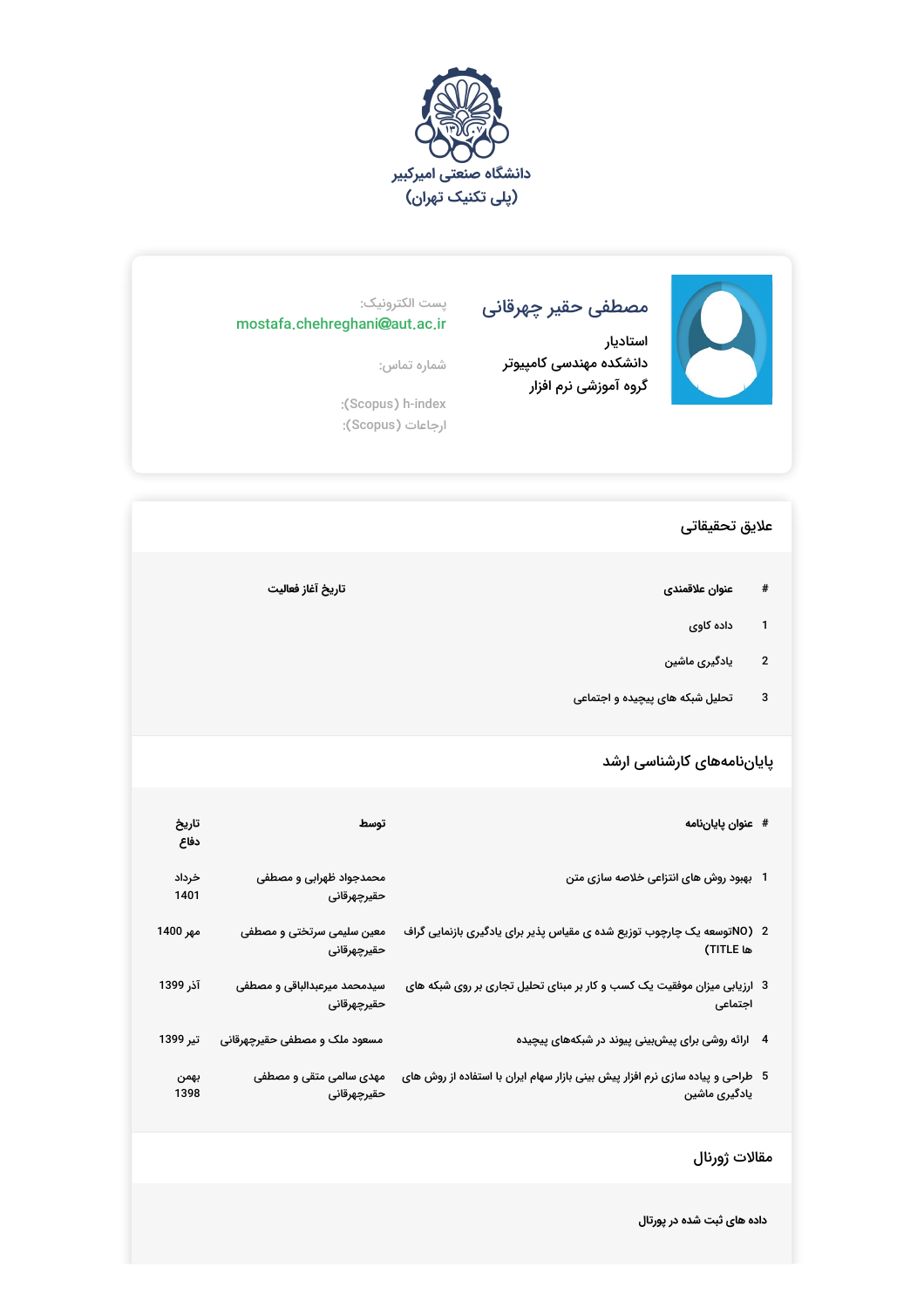- 1 Mostafa Haghirchehreghani, "Half a decade of graph convolutional networks", *Nature Machine Intelligence*, Vol. 4, Num. 3, Page 192-193, March 2022,
- **2** Mostafa Haghirchehreghani, "Sublinear update time randomized algorithms for dynamic graph regression", APPLIED *MATHEMATICS AND COMPUTATION*, Vol. 410, Num. 0, Page 1-11, December 2021,
- **3** Mostafa Haghirchehreghani, Albert Bifet, Talel Abdessalem, "Exact and Approximate Algorithms for Computing Betweenness Centrality in Directed Graphs", *FUNDAMENTA INFORMATICAE*, Vol. 182, Num. 3, Page 219-242, November 2021,
- **4** Mostafa Haghirchehreghani, "Dynamical algorithms for data mining and machine learning over dynamic graphs", Wiley I*nterdisciplinary Reviews-Data Mining and Knowledge Discovery*, Vol. 0, Num. 0, Page 1-19, November 2020,
- **5** Morteza Haghir Chehreghani, Mostafa Haghirchehreghani, "Learning representations from dendrograms", MACHINE *LEARNING*, Vol. 109, Num. 9, Page 1779-1802, August 2020,
- **6** Mostafa Haghirchehreghani, Talel Abdessalem, Albert Bifet, Meriem Bouzbila, "Sampling informative patterns from large single networks", *FUTURE GENERATION COMPUTER SYSTEMS-THE INTERNATIONAL JOURNAL OF ESCIENCE* , Vol. 106, Num. 0, Page 653-658, January 2020,

مقالات کنفرانس

**داده های ثبت شده در پورتال**

- **1** Masoud Malek, Mostafa Haghirchehreghani, Ehsan Nazerfard, Morteza Haghir Chehreghani, "Shallow Node Representation Learning using Centrality Indices ", 2021 IEEE International Conference on Big Data (IEEE BigData 2021), December 2021
- **2** Mostafa Haghirchehreghani, "Subsampled Randomized Hadamard Transform for Regression of Dynamic Graphs ", 29TH ACM INTERNATIONAL CONFERENCE ON INFORMATION AND KNOWLEDGE MANAGEMENT - CIKM 2020, October 2020
- **3** Mostafa Haghirchehreghani, Albert Bifet, Talel Abdessalem, "Adaptive Algorithms for Estimating Betweenness and kpath Centralities ", 28th ACM International Conference on Information and Knowledge Management, CIKM 2019, November 2019
- **4** Mostafa Haghirchehreghani, Masoud Rahgozar, Caro Lucas, Morteza Haghir Chehreghani, "Mining Maximal Embedded Unordered Tree Patterns ", 2007 IEEE Symposium on Computational Intelligence and Data Mining, March 2007